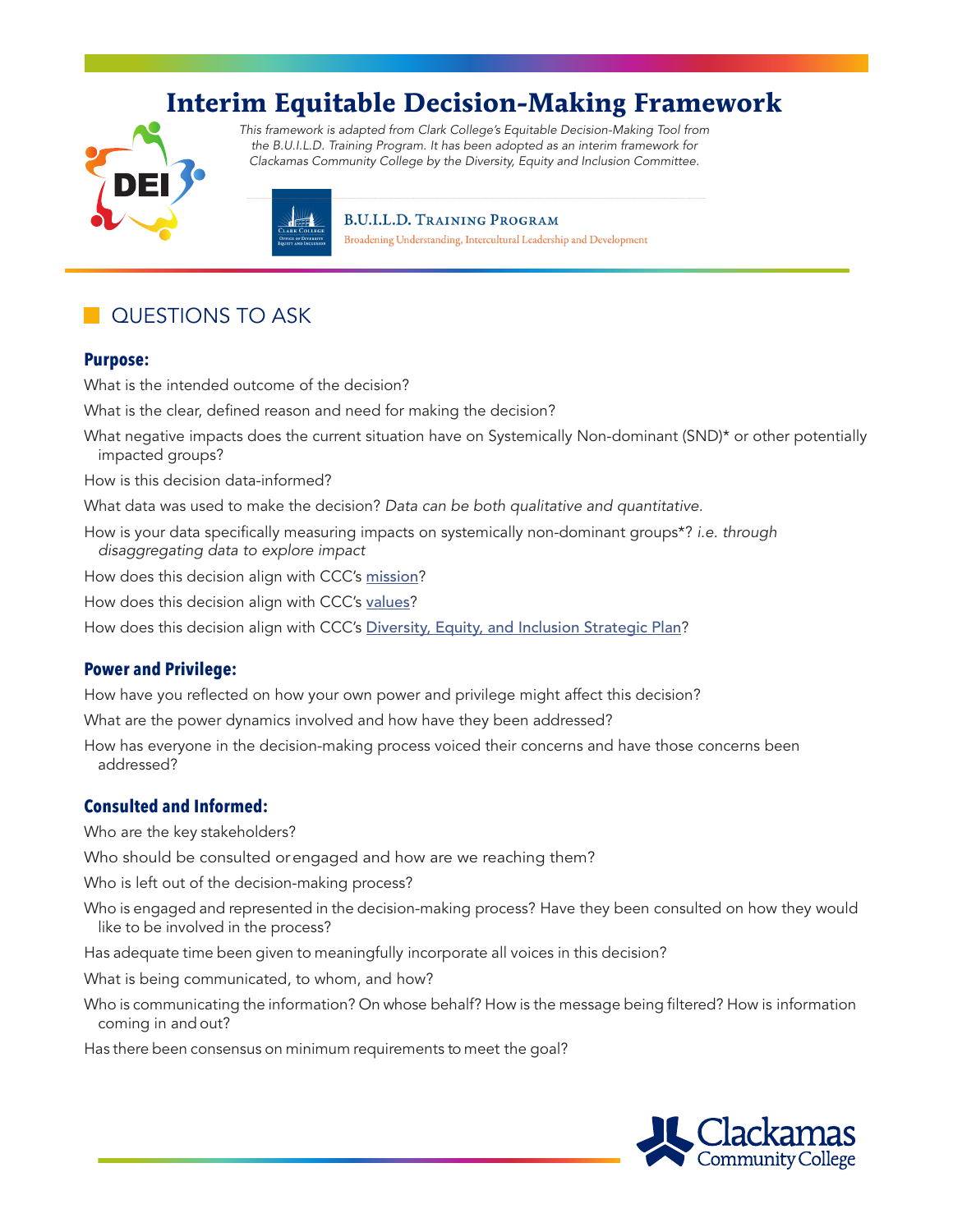#### **Impact:**

What is the desired impact of the decision? Which student groups does this decision impact and how? Which employee groups does this decision impact and how? How does this decision impact Black, Indigenous, and People of Color (BIPOC)? In what ways does this decision have disparate impact on any groups? How will this decision reduce disparate impacts on systemically non-dominant groups\*? Which departments will be impacted by this decision and how? Who will benefit from this decision? Who will be burdened? How have you considered all impacts both internally and externally? *Campus climate, environment, geographic area, service district/community, morale, budget, relationships*  If you are unsure whether you have considered all impacts, what will you do to become informed? Who or what groups are most impacted by this decision and how are they represented throughout the decisionmaking process? How has accessibility been considered? *i.e., digital, physical accessibility* 

# **Consider Alternatives:**

How have you considered if this decision is being rushed in any way? Is there a better time for this decision? Describe rationale. Which alternatives have you considered for this decision? Which different cultural perspectives have you considered?

#### **Long-Term Effects:**

How did you consider and incorporate lessons learned from similar decisions made in the past? What short and long-term impacts will this decision have? Immediate? 1 year? 3 years? Longer-term? What effect will this decision have on the budget? Immediate? 1 year? 3 years? Longer-term? What is your plan to revisit this decision to ensure equitable outcomes?

#### **Continuous Improvement:**

What strategies will be used to ensure this decision continues to have the intended impact(s)?

What circumstances might change down the road that would render the decision ineffective or detrimental in the future?

How will you measure effectiveness? How will data/feedback be collected equitably and inclusively? *Qualitative and Quantitative* 

## **Broader Questions to Ask:**

How have you interrupted bias and White Supremacy Culture\*\* in the decision-making process? How have you led with racial equity in your decision-making? How will you mitigate the impacts discovered using the Framework?